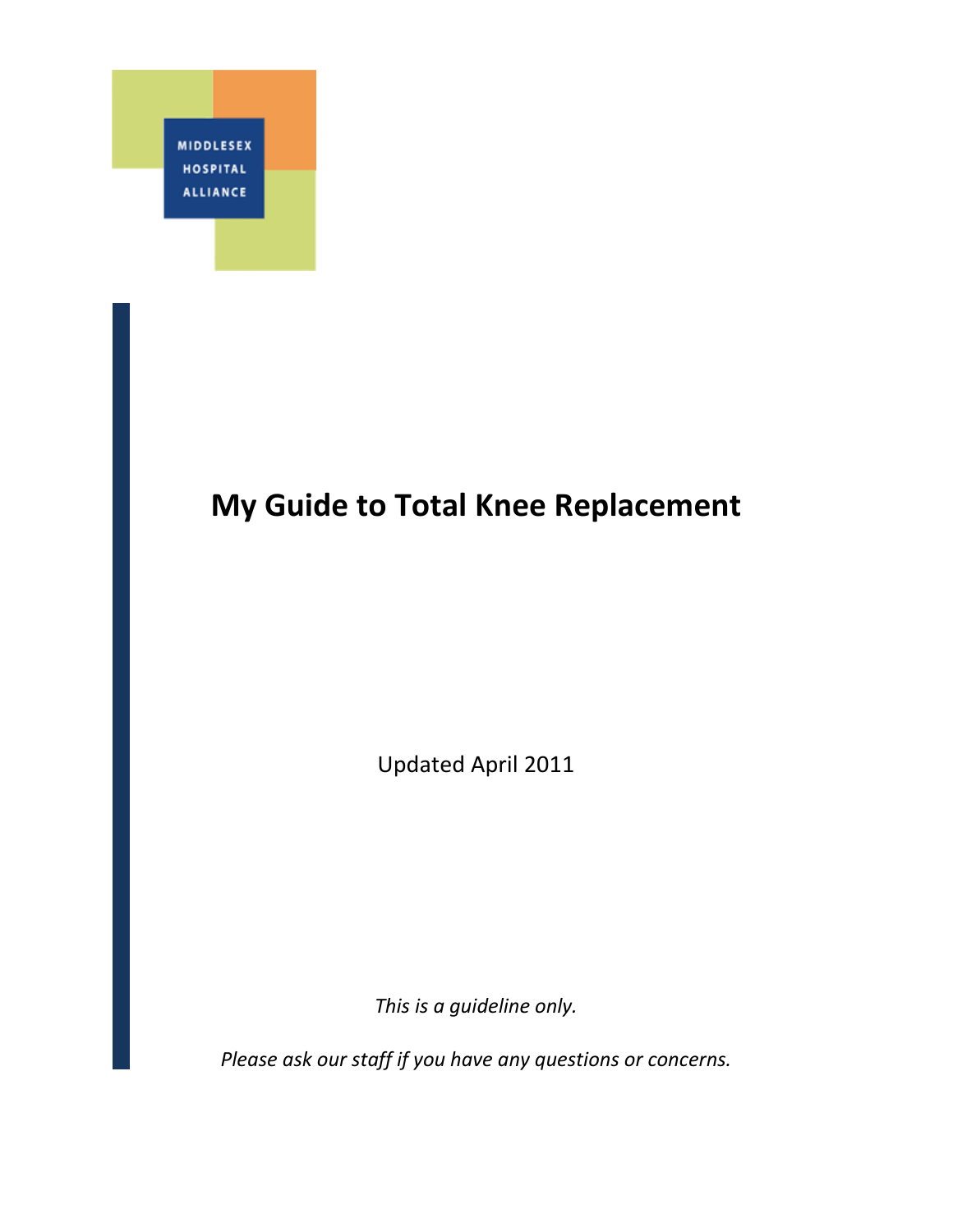<span id="page-1-0"></span>

| In preparation for your surgery, YOU MUST: |
|--------------------------------------------|
|--------------------------------------------|

| Do not shave below the waist for 48 hours prior to your surgery                                                                                                                                                                                                                                         |
|---------------------------------------------------------------------------------------------------------------------------------------------------------------------------------------------------------------------------------------------------------------------------------------------------------|
| Bring the following with you to the hospital:<br>$\checkmark$ Standard Walker (no wheels)<br>$\checkmark$ Cane or crutches<br>$\checkmark$ Shoes or slippers with a rubber sole or grip<br>$\checkmark$ Light weight robe<br>$\checkmark$ A small overnight bag with clothes and personal care<br>items |
| Have a ride home arranged any time starting at 2 days after your<br>surgery – you may be discharged home at this time                                                                                                                                                                                   |
| Have a set plan for help at home - it is important that you are not<br>home alone immediately after your surgery                                                                                                                                                                                        |
| Have all your equipment set-up at home (e.g. raised toilet seat, bring<br>bed down to main level, railings installed on stairs, etc.)                                                                                                                                                                   |
| Be prepared to participate in physiotherapy while in hospital and upon<br>discharge home                                                                                                                                                                                                                |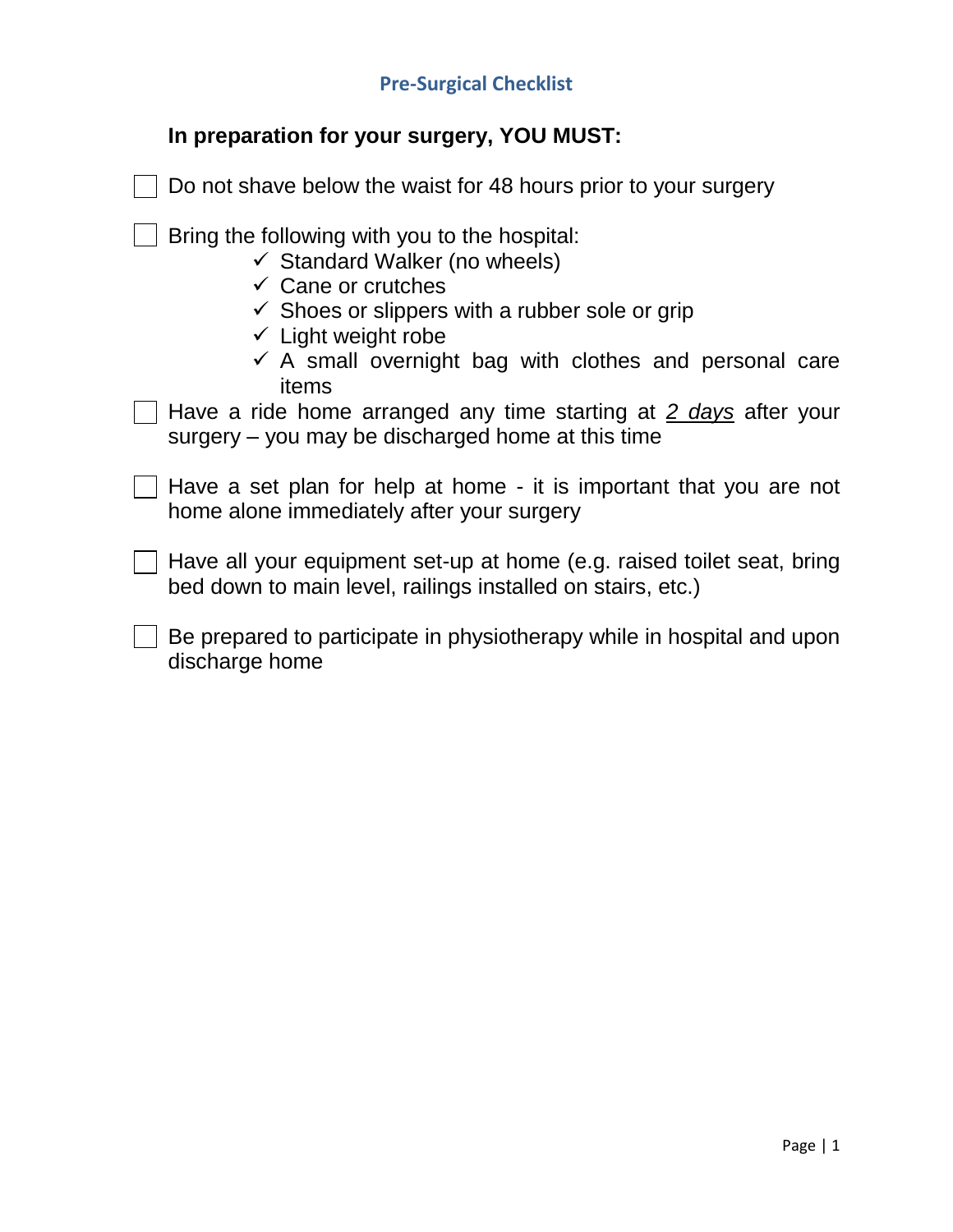### <span id="page-2-0"></span>**Authors**

### *Developed by:*

Laura Marshall, MPT Physiotherapist

### *M.Sc Occupational Therapy Candidates ( 2008) University of Western Ontario:*

Lindsay Blackwell Michael Cammarata Manon Gallant Ya Chen Lee Laura Munoz Kelly Rutten

### *In association with the Arthritis Society:*

Sharon Cummings OT reg. (Ont)

Corinne Richards Physiotherapist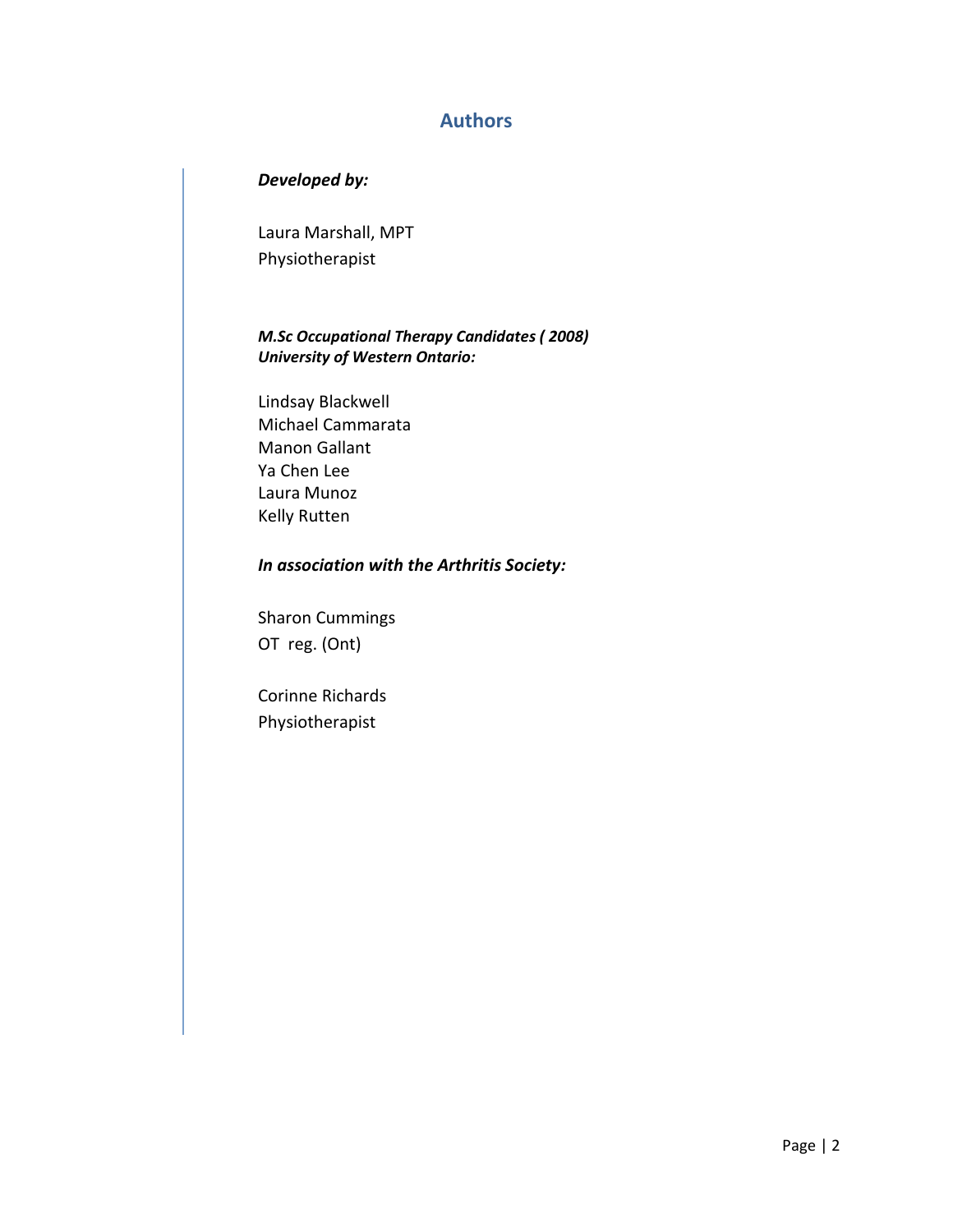### **Contact Information**

<span id="page-3-0"></span>Patient Name: **We are also considered** and the constant of the constant of the constant of the constant of the constant of the constant of the constant of the constant of the constant of the constant of the constant of the

Surgery Date and Time: \_

Arrival Time: \_

Surgeon: **Dr. Rajgopal**

Office 3rd floor, Suite 332

Office Phone Number: 519-245-5775

**If you have any questions about the contents of this booklet, please contact the** *physiotherapy department* **at Strathroy General Hospital at: 519-246-5901**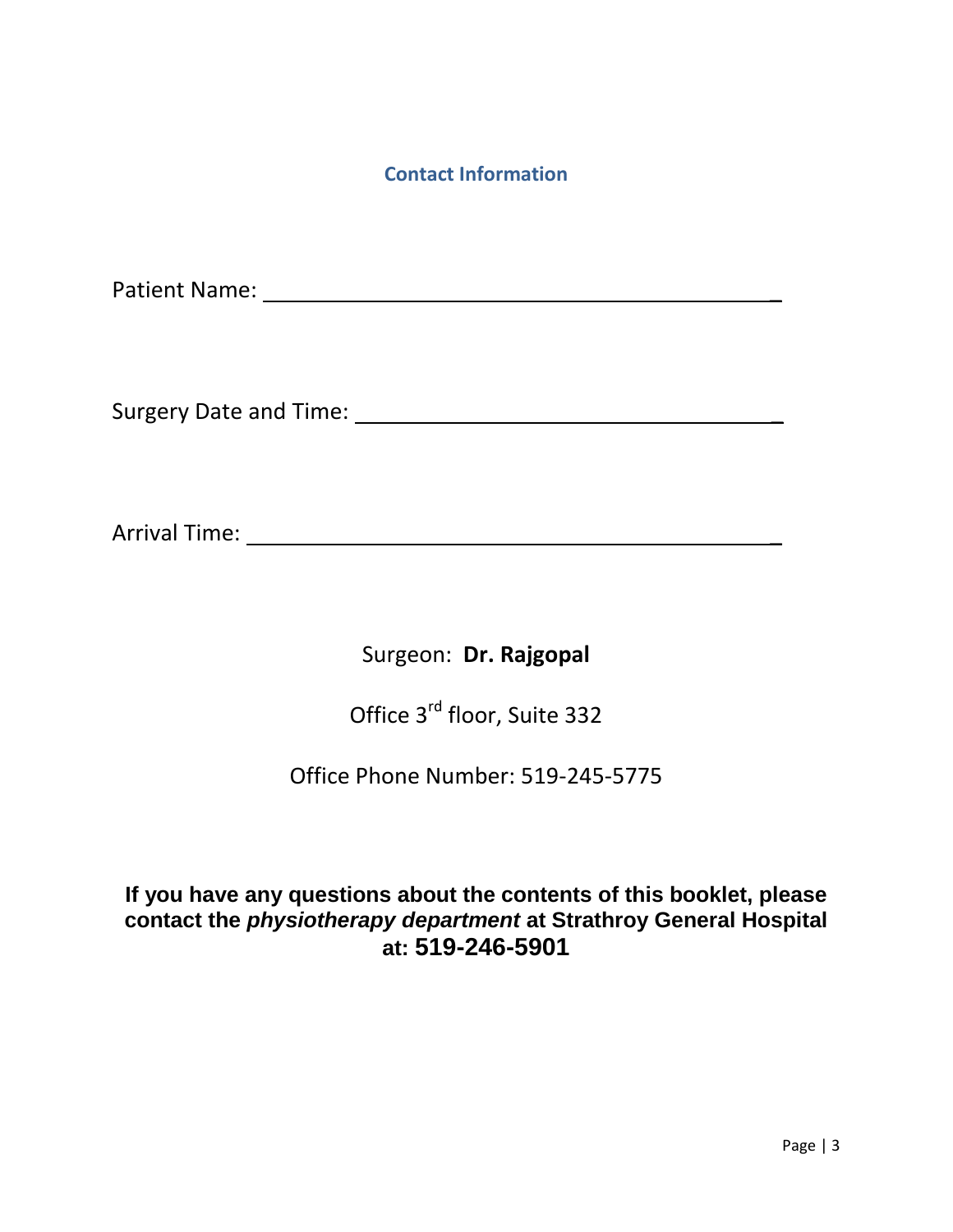## **My Guide to Total Knee Joint Replacement**

<span id="page-4-0"></span>This booklet was created to help address the many questions and concerns you may have about your upcoming total knee replacement. It includes information on what the surgery includes, how to prepare yourself for the surgery, what to expect in the days following the surgery, how to prepare your home for when you are discharged from the hospital, and tips that will hopefully make this experience as positive and stress-free as possible.

Please read this guide thoroughly and write down any questions you may have. Bring this booklet with you on the day of your surgery and for follow-up visits.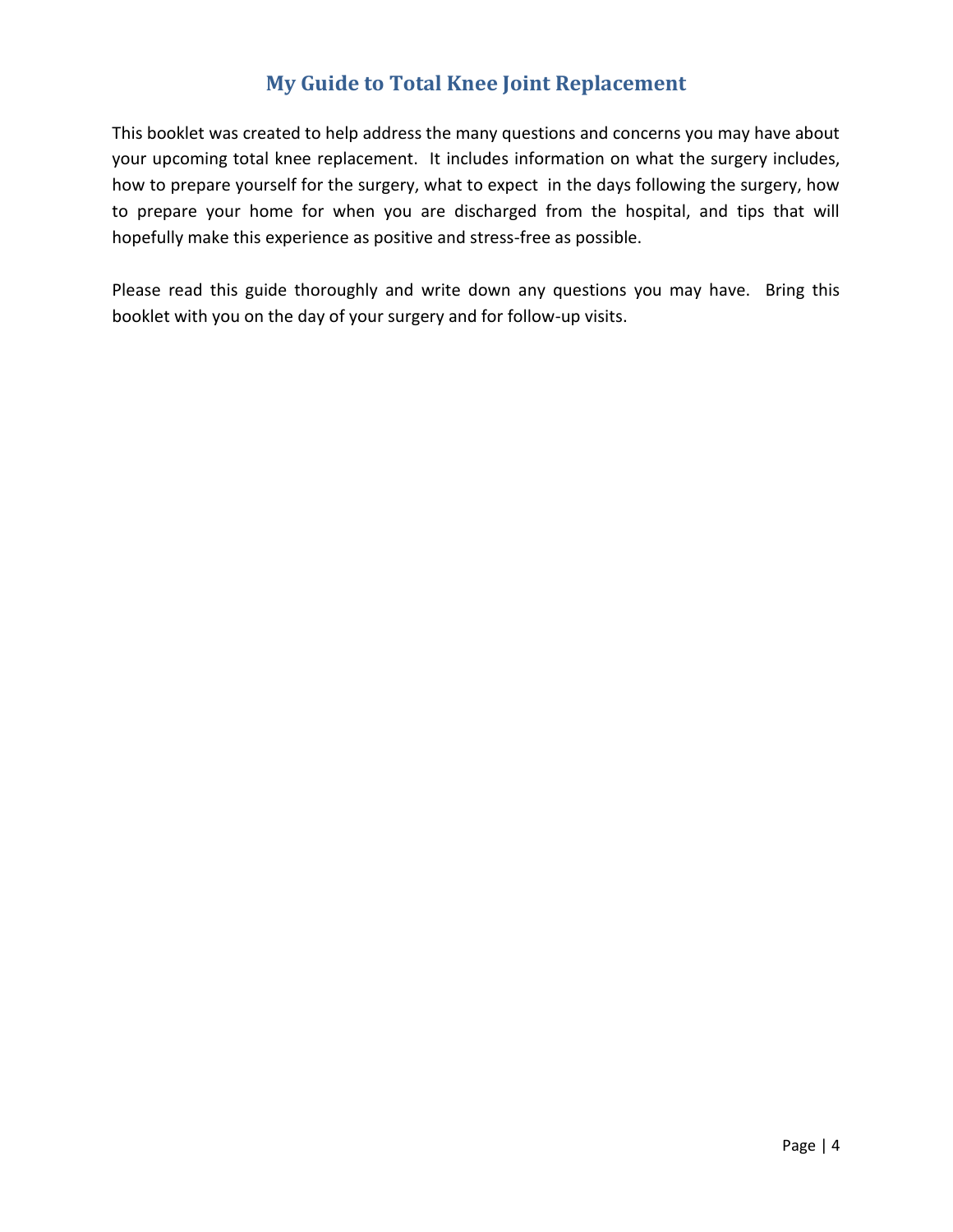### **Contents**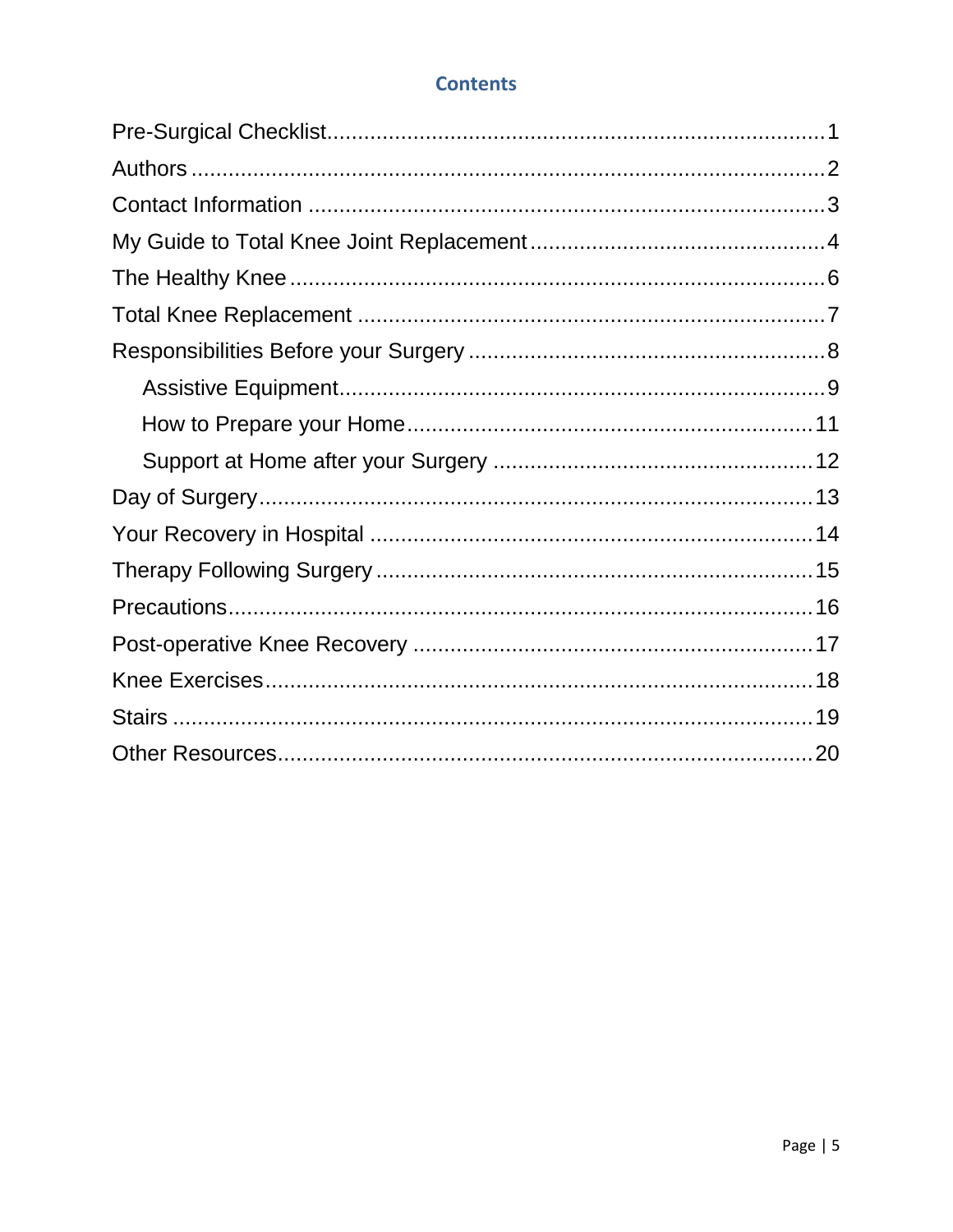## **The Healthy Knee**

- <span id="page-6-0"></span>The knee joint is the largest joint in the body and is made up of the kneecap (patella), thigh bone (femur) and shin bone (tibia)
	- o Articular cartilage is a smooth elastic tissue that covers and cushions the surfaces of these bones and allows them to move smoothly
	- o Menisci are "pads" of cartilage found between the femur and tibia that act as shock absorbers to protect bone surfaces
	- $\circ$  Ligaments give support to the knee in all directions
	- o The knee moves like a hinge; these movements are generated by powerful leg muscles

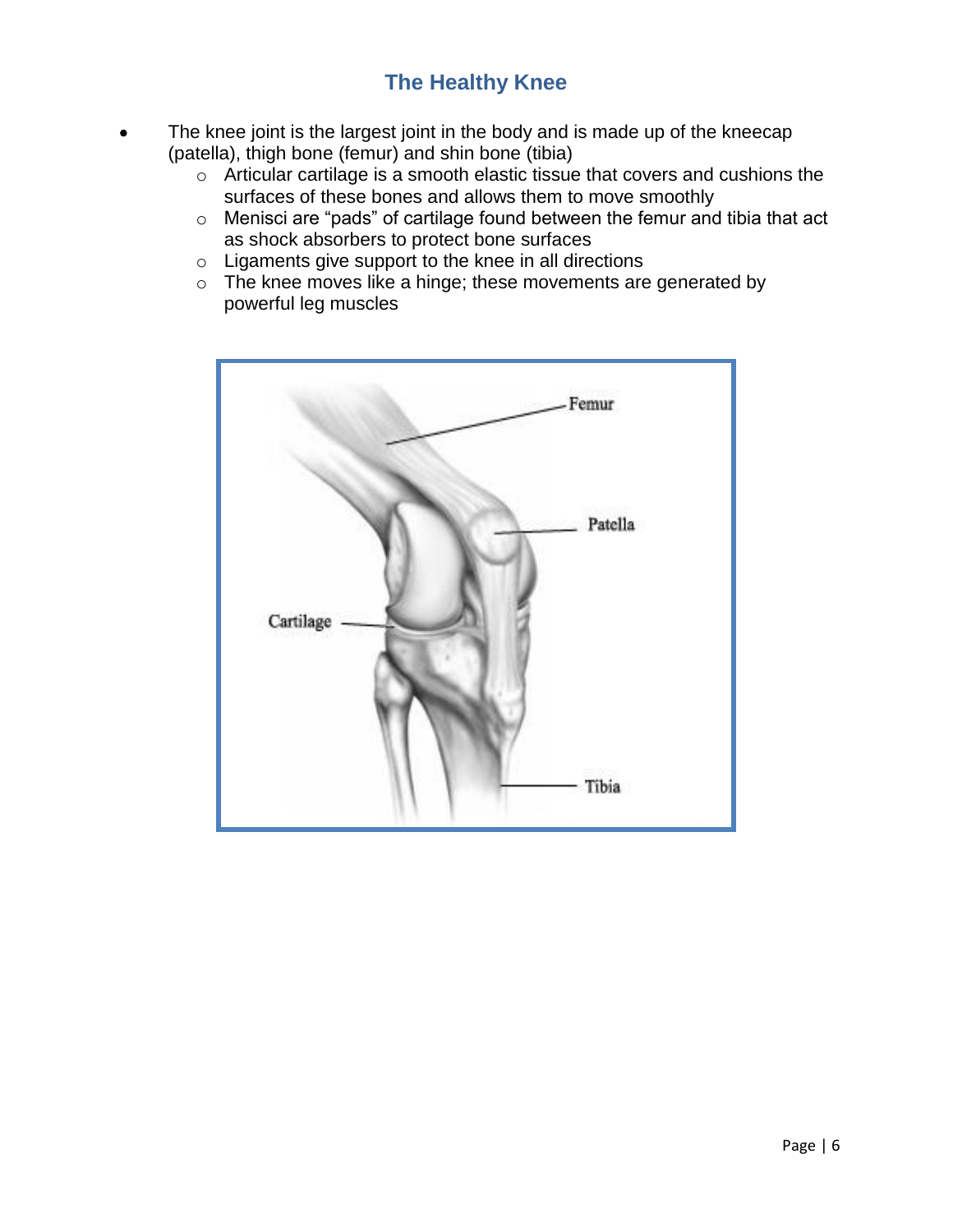## **Total Knee Replacement**

<span id="page-7-0"></span>A healthy knee moves without pain because the joint surfaces are covered and protected with cartilage. When the cartilage wears away, the bones rub together causing pain. Bony spurs can form in the knee joint or under the kneecap, which can make weight bearing, walking and even sitting very painful. This damage to the knee structures can be caused by osteoarthritis, rheumatoid arthritis, and previous knee injuries.

When other treatments no longer work and you cannot carry on with normal activities because of pain and limited movement, your doctor may recommend a total knee joint replacement.

### **There are 3 parts to the artificial knee:**

- 1. The metal shell on the end of the thigh bone (femur)
- 2. The metal and plastic trough at the top of the shin bone (tibia)
- 3. The plastic button on the back of the kneecap (not shown on diagram)

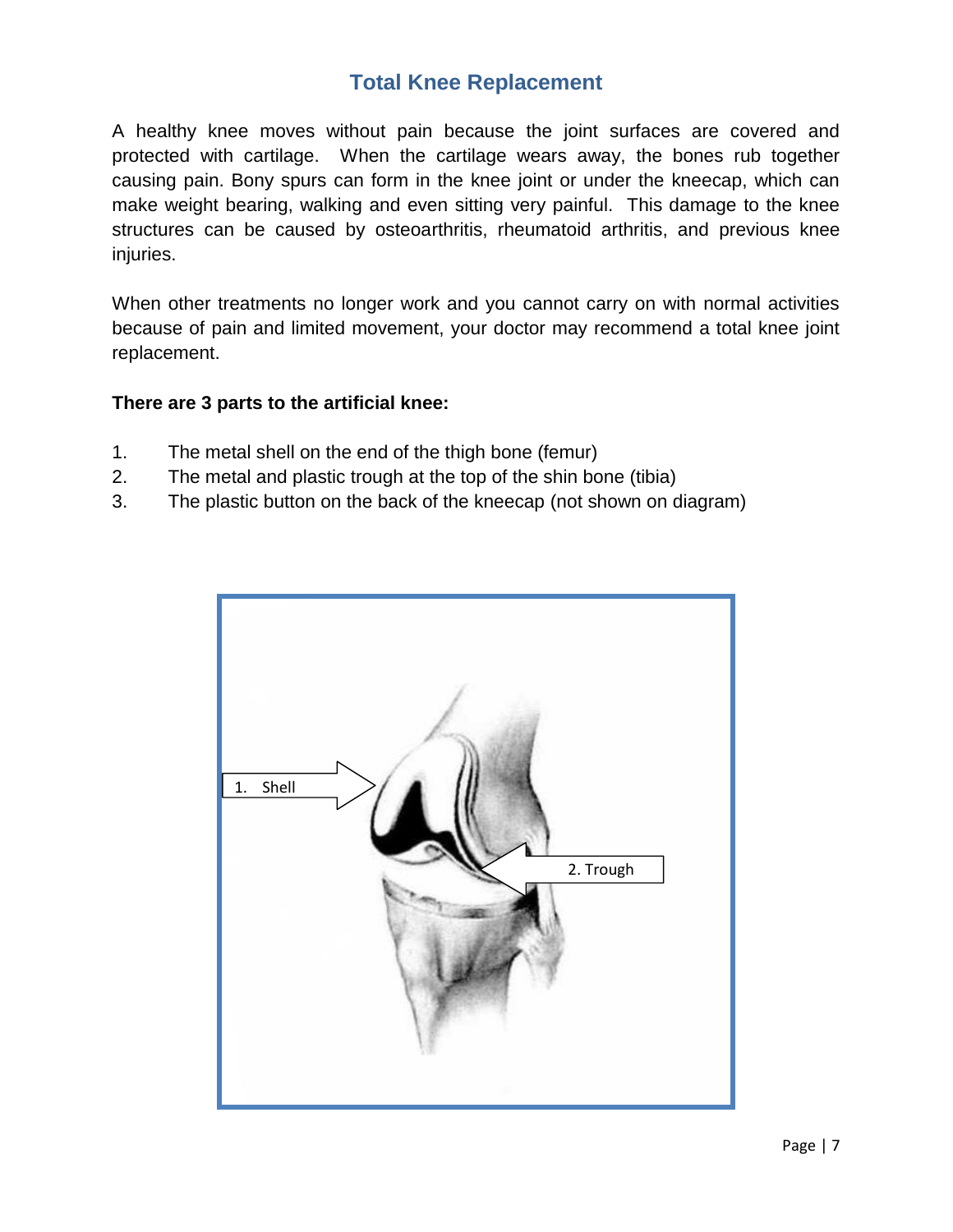### <span id="page-8-0"></span>**Responsibilities Before your Surgery**

You will need to begin making plans for your hospital stay and discharge home before your surgery:

- 1) Assistive Equipment
- 2) Preparing Your Home
- 3) Support at Home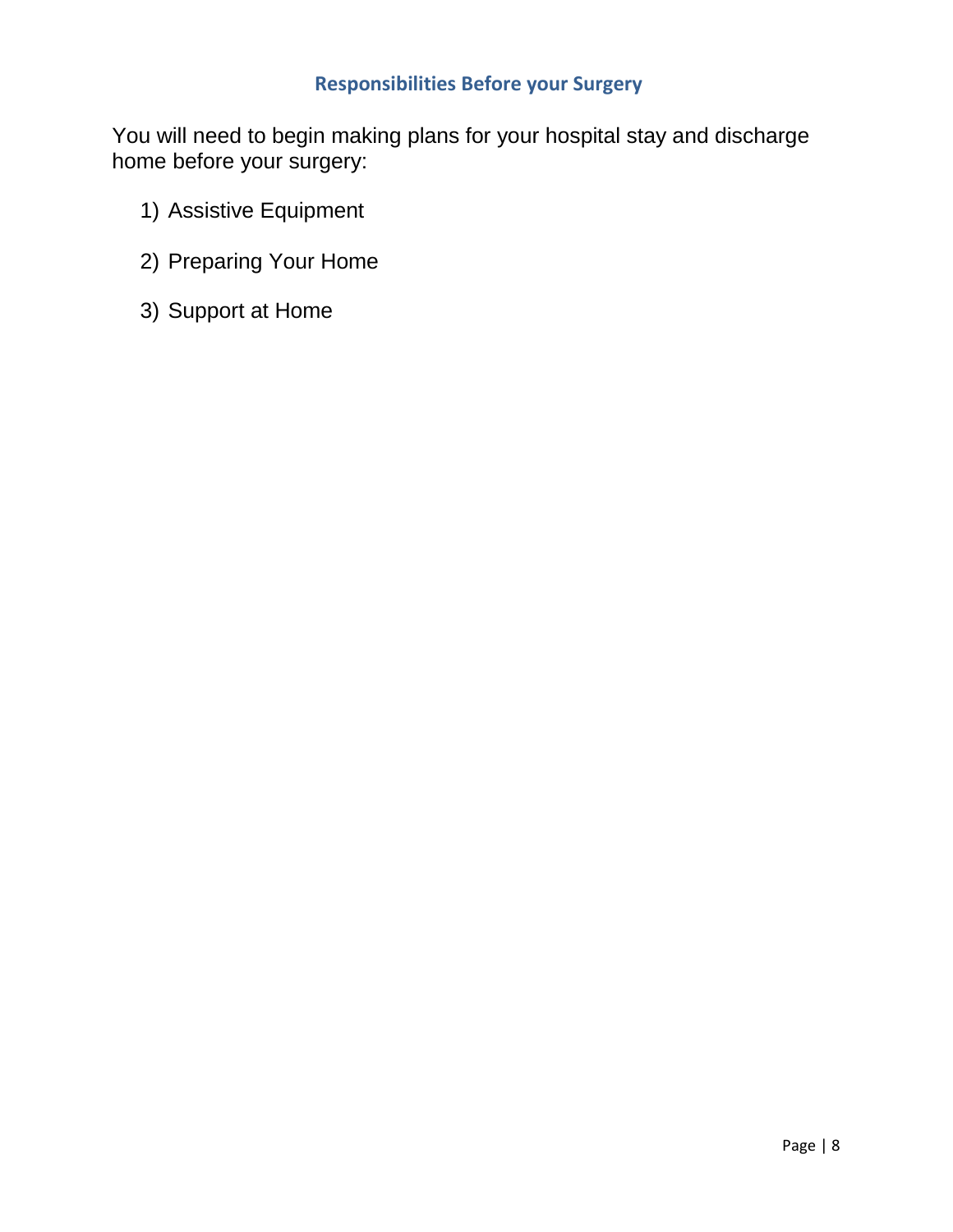## **Assistive Equipment**

<span id="page-9-0"></span>The following is a list of equipment that may assist you in your everyday activities following surgery. You will need to get these devices before your admission to the hospital and it is recommended you practice using these devices before your surgery. All of the equipment can be either rented or purchased within the community. For a list of vendors in your community, please visit **www.jointreplacement.thehealthline.ca** and click on "*Medical Equipment and Supplies*"

| <b>Gait Aids</b>                    | <b>Standard Walker (Mandatory).</b><br>Will assist with your walking. It should NOT have wheels                                          |
|-------------------------------------|------------------------------------------------------------------------------------------------------------------------------------------|
|                                     |                                                                                                                                          |
|                                     | <b>Cane and/or Crutches (Mandatory)</b><br>Will assist you on the stairs and with your walking later on in your                          |
|                                     | recovery                                                                                                                                 |
|                                     | <b>Handrails</b>                                                                                                                         |
|                                     | These should be installed along stairs at home for safety                                                                                |
| <b>Bathroom</b><br><b>Equipment</b> | <b>Raised Toilet Seat with Arms</b>                                                                                                      |
|                                     | Clamp-on or molded plastic styles for regular or oval toilet bowls                                                                       |
|                                     | <b>Grab Bars</b>                                                                                                                         |
|                                     | Can be mounted into a studded bathroom wall or clamped to the<br>side of the tub                                                         |
|                                     | <b>Bathtub Transfer Bench</b>                                                                                                            |
|                                     | Useful for getting into and out of the tub. You will not be able to<br>bathe until your staples have been removed (usually 2 weeks after |
|                                     | your surgery) or until instructed by your surgeon                                                                                        |
|                                     | <b>Hand Held Shower</b>                                                                                                                  |
|                                     | For use with the tub bench                                                                                                               |
|                                     | <b>Sock Aid</b>                                                                                                                          |
|                                     | To help put on socks or hosiery                                                                                                          |
| <b>Dressing</b>                     | <b>Long-Handled Reacher</b>                                                                                                              |
| <b>Devices</b>                      | To help reach objects on the floor, overhead, or for dressing                                                                            |
|                                     | <b>Long-Handled Shoehorn</b>                                                                                                             |
|                                     | Useful to put on shoes or take off socks                                                                                                 |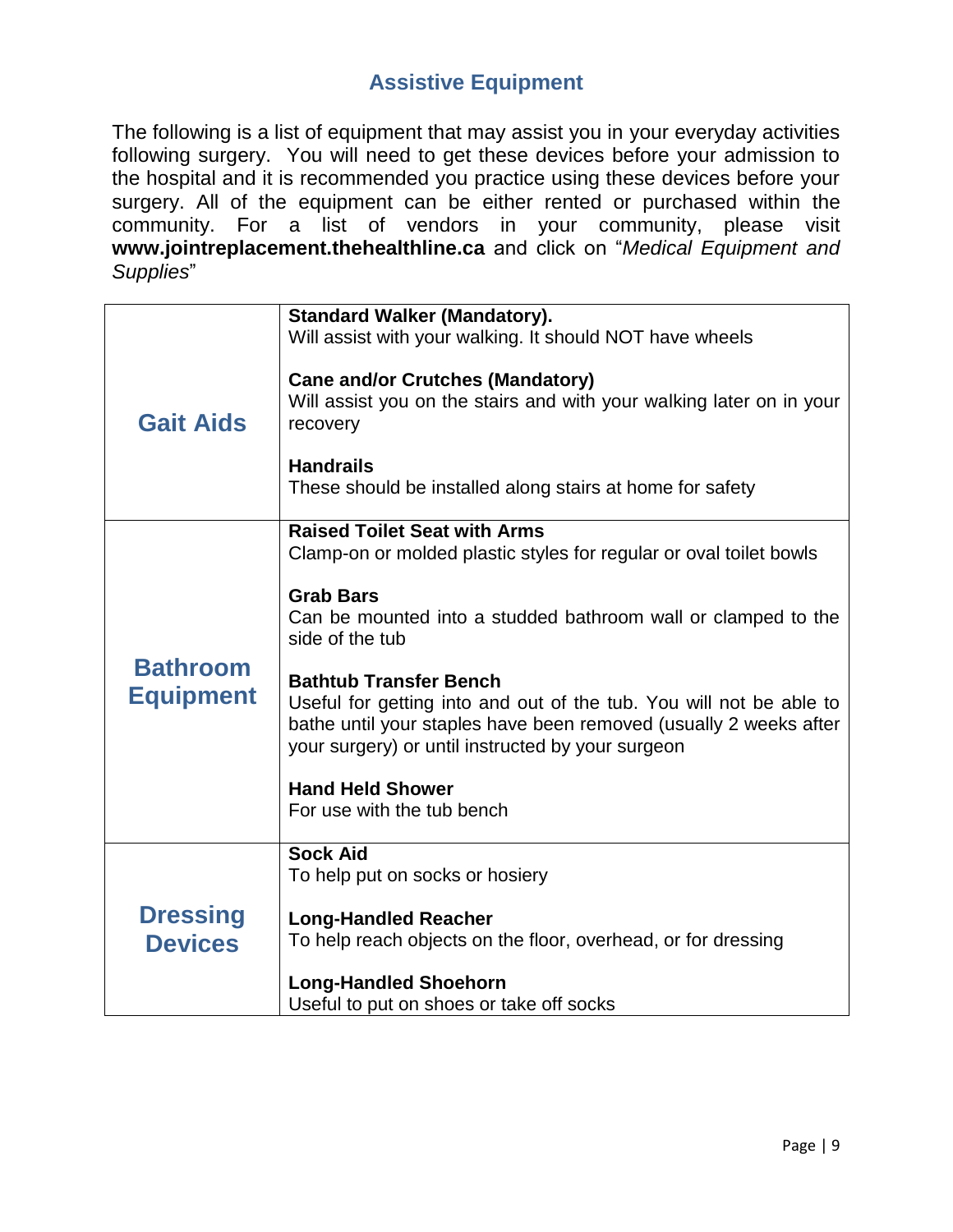## **Assistive Equipment**











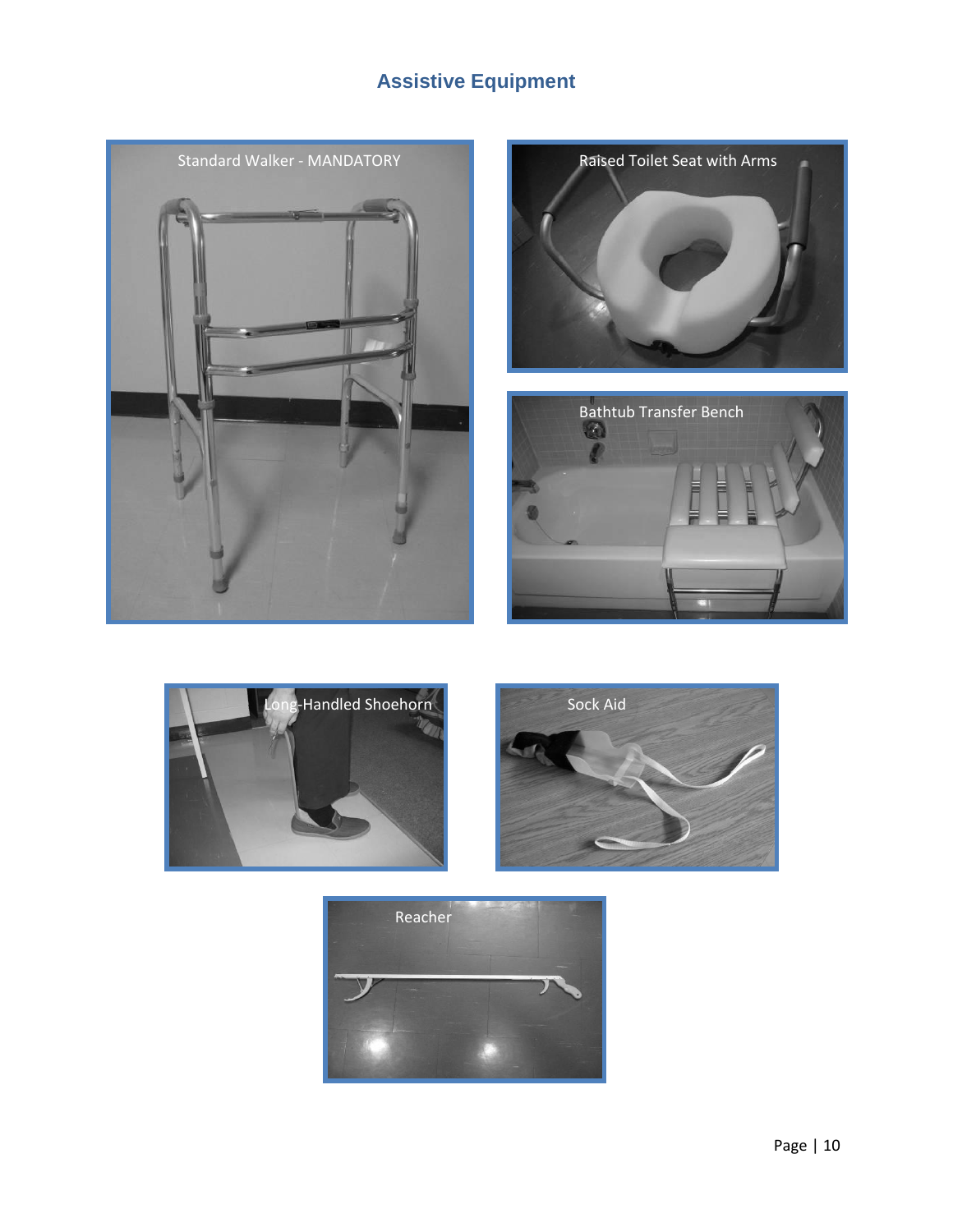- <span id="page-11-0"></span>If there are a lot of stairs to go up to your bedroom, consider moving  $\bullet$ your bed to the main floor temporarily. Look into borrowing or renting a bed if necessary.
- If you don't already have them, install handrails on at least one side of each stairway, including any stairs outside the house. Consider installing a temporary ramp to access the house if needed.
- Remove scatter rugs and lose electrical cords as they may cause you to fall.
- Place things that you use often where you can easily reach them such as a telephone or lamp by your bed
- Place a rubber mat in your tub and/or shower.
- Make sure there is a clear, well-lit path from your bedroom to the bathroom.
- Install a sturdy grab bar in your bathroom. DO NOT use a towel rack as a grab bar; these are not safe.
- Arrange for someone to come in and help with household chores upon your return home. You will not be able to do tasks that require heavy lifting or bending, such as vacuuming, washing floors, laundry, and washing the tub.
- It is important that you have a good supply of nutritious foods at  $\bullet$ home.
	- Stock your freezer with healthy foods and pre-cooked meals
	- Arrange for family or friends to do your grocery shopping
	- If it is available in your area, you can have meals delivered to your house via *Meals-on-Wheels*. Contact your nearest Community Care Access Centre (CCAC) for details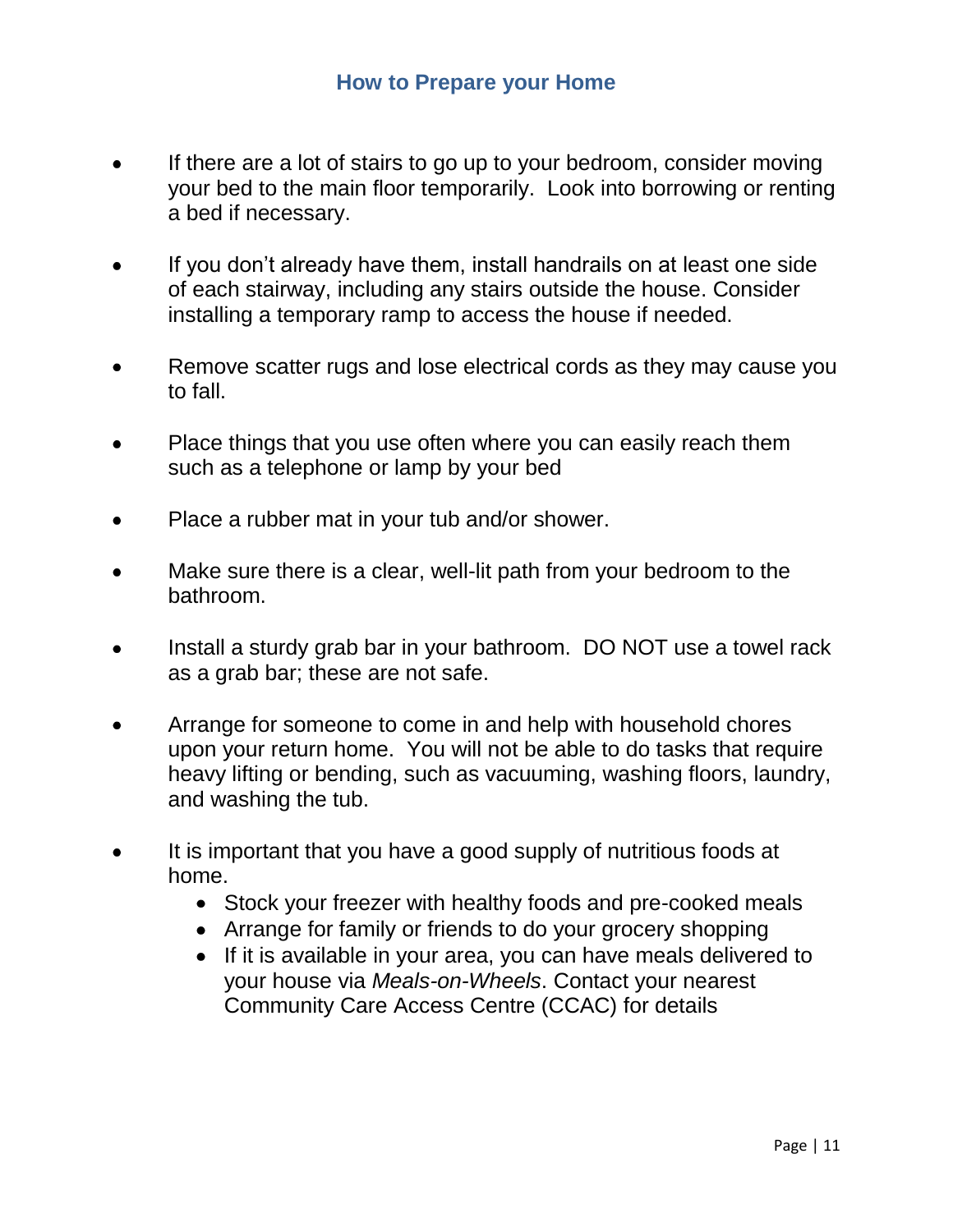### **Support at Home after your Surgery**

<span id="page-12-0"></span>It is important that you have someone (spouse, family member, friend, neighbour) to help you out at home when you leave the hospital.

If you live alone, you have several options:

- Arrange to stay with a family member or friend or have them stay with you. Consider going to the house/apartment that requires the least amount of stairs.
- Arrange for a convalescence / respite bed at a retirement or nursing home for a few weeks while you recover. For a list of available beds nearest you, please contact the Community Care Access Centre (CCAC) intake office at **519-473-2222**. These beds will need to be arranged prior to your surgery (based on availability) and will cost a fee.

## **Community Care Access Centre (CCAC)**

CCAC is responsible for home support services. You may have a visit from one of their therapists before your surgery to go over safety within your house, equipment, etc.

While in the hospital, you will have a consult with a CCAC case manager to discuss needs at home when you are discharged. You will likely be set-up with in-home physiotherapy for a few weeks after your surgery as well as nursing for dressing changes (if needed). CCAC typically DO NOT supply personal support workers for everyday needs, therefore if is important for you to arrange for help at home as stated above.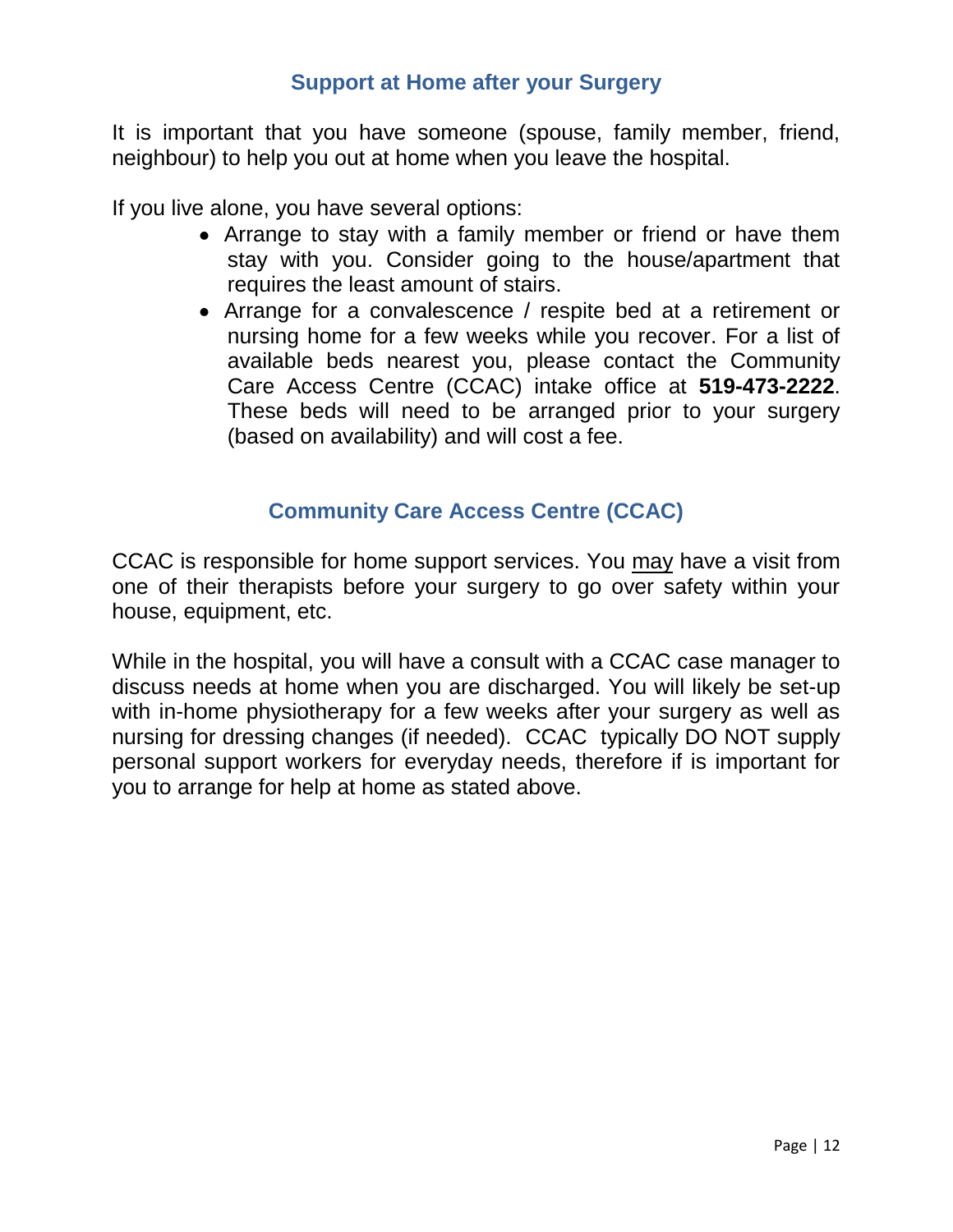## **Day of Surgery**

- <span id="page-13-0"></span>**DO NOT shave below the waist for 48 hours prior to your surgery or your surgery will be cancelled.**
- Please plan to arrive at patient registration to ensure your arrival to SDC **two hours before surgery**.
- Expect to be in hospital for **2- 4 days**. You need to arrange for a ride home anywhere from **2 days** after your surgery as you could be discharged home at this time. Discharge time is 11:00am.
- Do not eat or drink after midnight the night before your surgery except **a sip of water** with morning medications.
- The admitting nurse will review your operating room checklist, pre-op questionnaire, consent and surgical safety checklists and other assessments including any questions you or your family might have.
- You will have blood work taken and an intravenous will be started

## **What you need to bring to the hospital:**

- $\Box$  Standard walker (no wheels) and cane or crutches to assist with walking
- $\Box$  Shoes/slippers with rubber soles or grips
- $\Box$  A light weight robe
- $\Box$  A small overnight bag with clothes and personal care items
- □ Guide booklet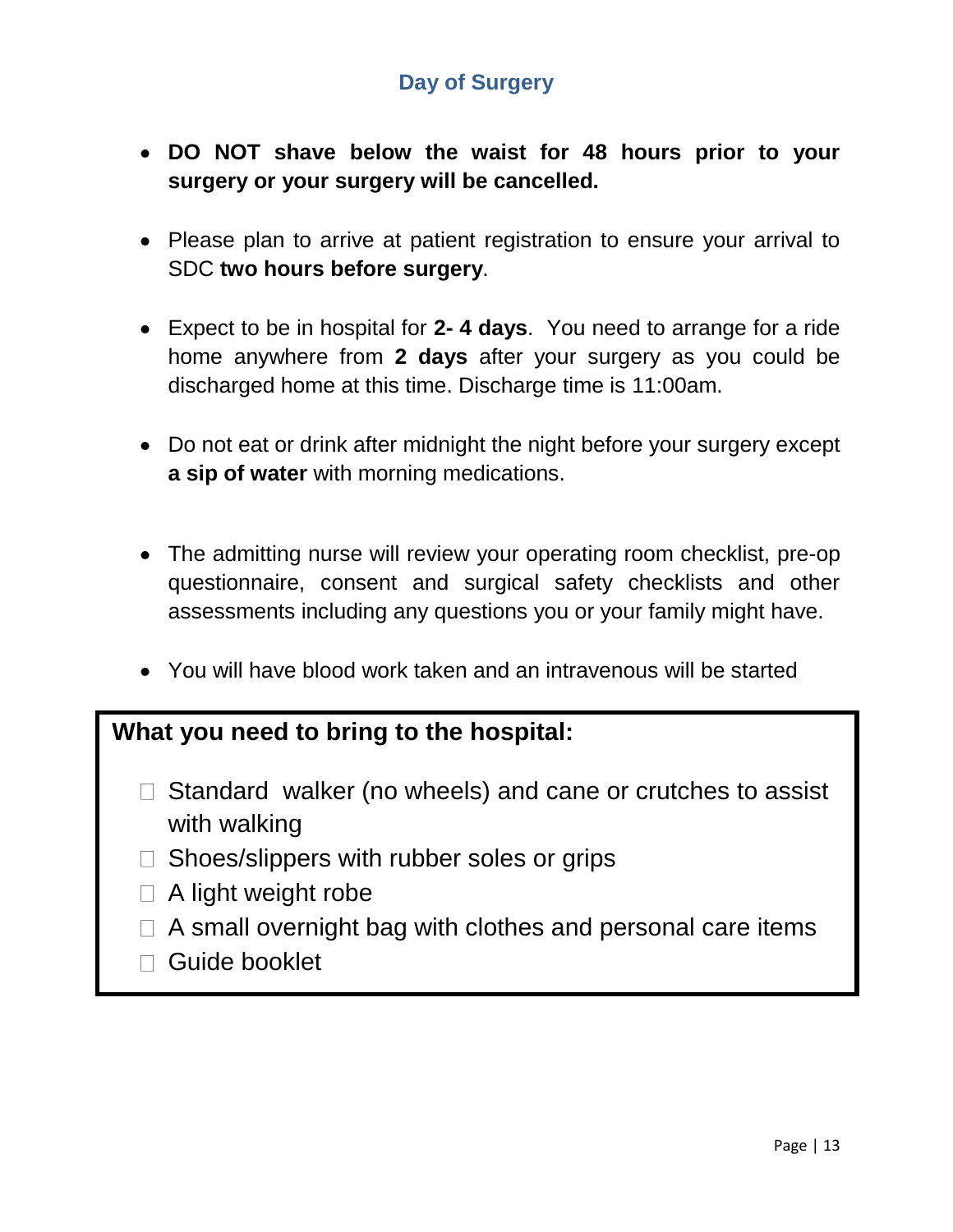## **Your Recovery in Hospital**

<span id="page-14-0"></span>Î.

| <b>Tests and</b><br><b>Treatment</b> | You will have:<br>An IV continued<br>Vital signs checked at regular intervals<br>Dressing checked and changed throughout the day<br>٠<br><b>Blood tests</b><br>$\bullet$<br>Icing and/or wrapping of the knee regularly                     |
|--------------------------------------|---------------------------------------------------------------------------------------------------------------------------------------------------------------------------------------------------------------------------------------------|
| <b>Medications</b>                   | You may have medication for:<br>Pain control<br>Nausea<br>Anti-Blood Clotting<br>٠<br>Antibiotics<br><b>Your usual Medications</b><br>Pain following surgery is normal. Please inform your nurse if you are<br>experiencing pain or nausea. |
| <b>Nutrition</b>                     | You will be offered a regular diet as your nausea level permits<br>٠<br>Maintain regular sips of fluids after surgery to stay hydrated<br>$\bullet$                                                                                         |
| <b>Consults</b>                      | Physiotherapy<br><b>CCAC</b><br>$\bullet$<br>Anesthesia may follow you for pain control<br>٠                                                                                                                                                |
| <b>Education</b>                     | Review post-op precautions, activity, and exercises<br>Review pain management and wound care<br>Review follow-up appointments and care of your knee at home                                                                                 |
| <b>Discharge</b><br><b>Planning</b>  | CCAC will review home care needs (physiotherapy, nursing)<br>٠<br>Discharge is 2-4 days after surgery<br>٠<br>Follow-up phone calls<br>٠<br>Discuss post-op clinic check-ups, staple removal, etc.                                          |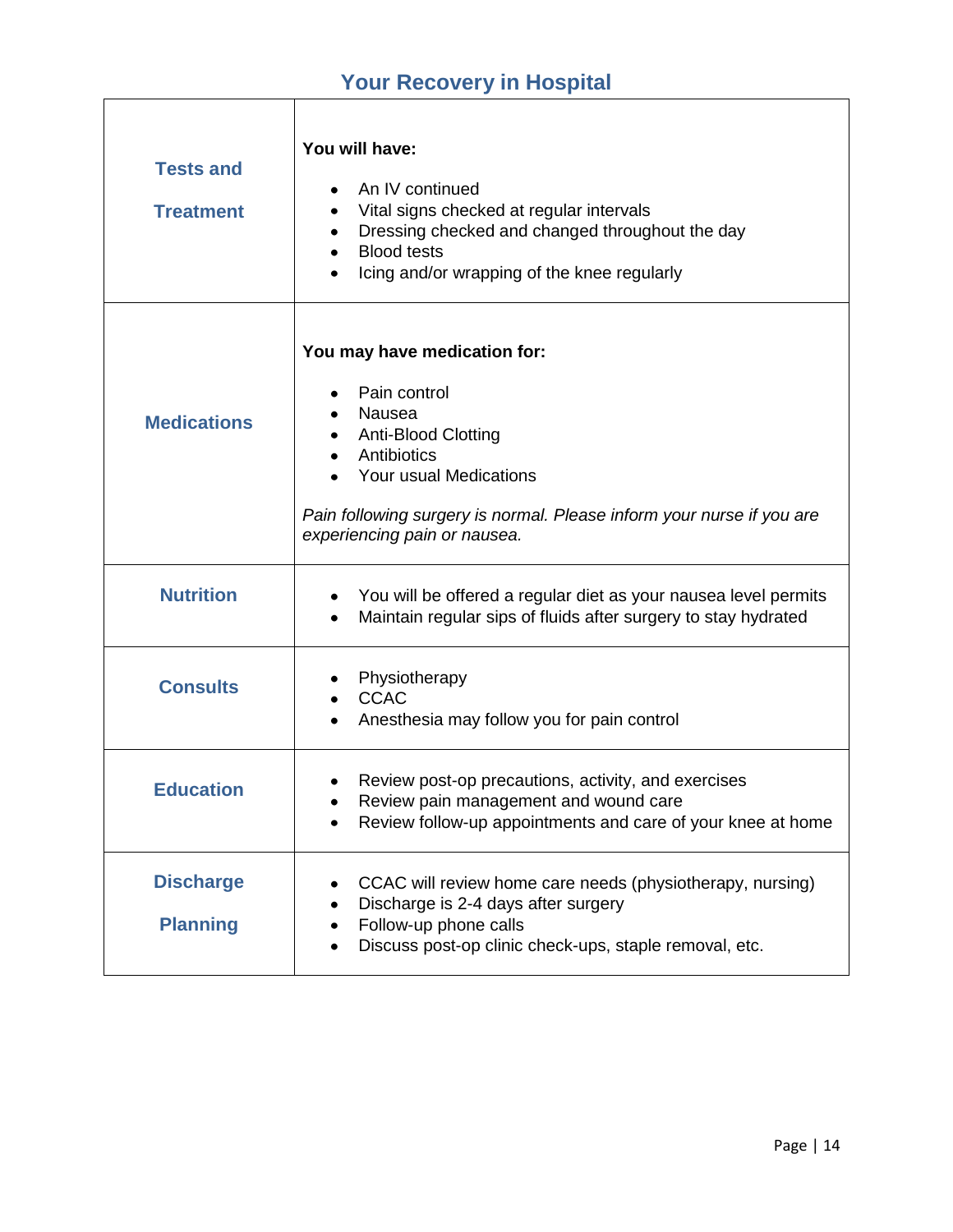## **Therapy Following Surgery**

<span id="page-15-0"></span>

| Day 0<br>(day of surgery)  | Your nurse may help with:<br>• Sit-up/stand at bedside<br>• Transfer to commode or bathroom<br>• Deep breathing and coughing exercises                                                                                                                                                                                                                                                                                                                                                                     |
|----------------------------|------------------------------------------------------------------------------------------------------------------------------------------------------------------------------------------------------------------------------------------------------------------------------------------------------------------------------------------------------------------------------------------------------------------------------------------------------------------------------------------------------------|
| Day 1<br>(first day after) | A physiotherapist will review:<br>• How much weight you may put on your leg<br>• How to protect your knee when moving<br>• How to move safely in bed and get in/out of bed<br>• How to transfer safely into a chair<br>• Exercises and stretches<br>• How to walk correctly using a walker<br>• Use of ice and/or wrapping<br>You will:<br>• Participate with physiotherapy 2 times per day<br>• Do range of motion and strengthening exercises<br>• Walk short distances using a walker<br>Sit in a chair |
| <b>Days 2-4</b>            | You will:<br>Continue with your exercises and walking with your<br>therapist<br>Practice climbing stairs with a cane or crutches<br>• Walk to/from bathroom independently<br>• Continue icing/wrapping your knee<br>Be discharged home from the hospital with follow-up<br>$\bullet$<br>physiotherapy visits from CCAC                                                                                                                                                                                     |

**\*IMPORTANT:** Upon discharge home, you will have several visits from a home care physiotherapist. After completion of therapy at home, it is your responsibility to arrange beforehand for additional physiotherapy appointments at an out-patient clinic in your area. These out-patient appointments may or may not cost a fee, depending on where you live.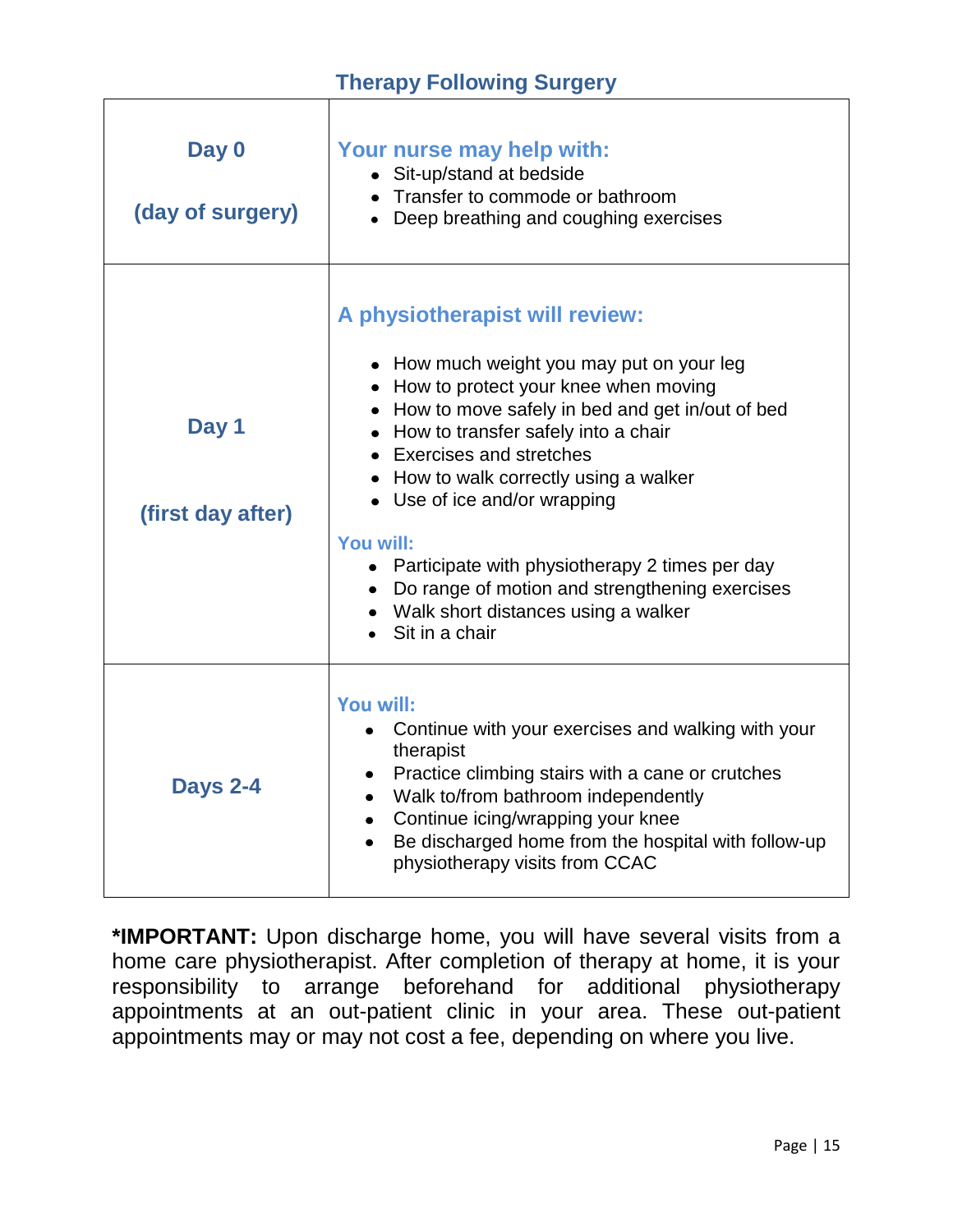## **Precautions**

- <span id="page-16-0"></span>**Doctors recommend that you do not drive a car for at least 6 weeks after your surgery**. It is therefore important that you arrange for transportation ahead of time.
- Many people are afraid to bend their knee after surgery, believing this  $\bullet$ could be harmful, especially since bending the knee is painful at first. But while certain movements should be avoided, you are encouraged to start bending your knee right away. Do it gently at first, but keep doing it!
- Do NOT rest your operated knee over a pillow. This can cause stiffness in both your knee and hip, making it harder to straighten your leg.
- Pain following surgery is normal and will continue over the next few months. Talk to your doctor about pain control options if pain is interfering with normal daily activities.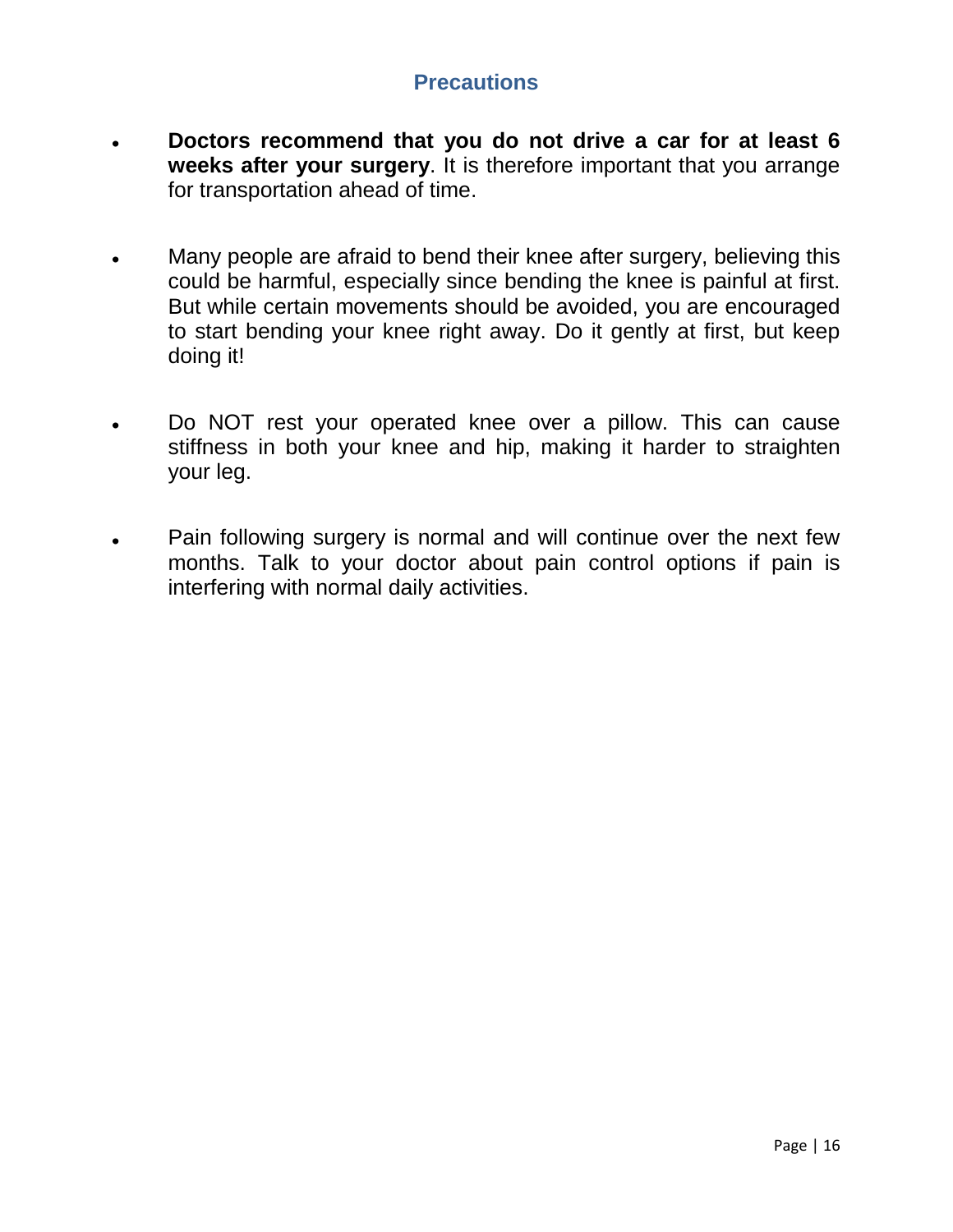## **Post-operative Knee Recovery**

### <span id="page-17-0"></span>**WHEN YOU GET HOME:**

- Use your walker or crutches until instructed otherwise by your physiotherapist
- Continue the exercises 2-3 times per day as taught by the physiotherapist. The home care physiotherapist will not come to the house everyday so it is your responsibility to do your exercises regularly, especially knee bending and straightening as much as possible
- Go for several short walks daily, with rest breaks in between
- Ask your surgeon or physiotherapist when you are ready to use an exercise bike
- Avoid jogging, jumping, lifting heavy weights, twisting, or any other activity that places excessive stress on your new knee
- Place an ice pack (frozen peas or corn work well) around your knee for 15 minutes several times daily to help reduce swelling and pain

### **REST:**

- Sit in a chair or lie down after walking exercise. Do not let your legs hang down for longer than 1 hour – elevate your leg with a stool if needed
- Don't overdo it at the start. Slowly increase your walking distance to find your limits
- It usually takes a few weeks to regain your energy

#### **CARE OF YOUR INCISION:**

- You will have a follow-up appointment with the surgeon to have your staples removed (usually around 2 weeks after your surgery)
- Do not shower or get your incision wet until the staples have been removed and your incision is healed or instructed by your surgeon
- Do not apply any creams or lotions to the incision unless given permission by the surgeon

### **FOLLOW-UP:**

- You will have several follow-up appointments to see your surgeon. It is very important you keep these appointments, or call to arrange another date
- Call your surgeon immediately if any problems occur at home, such as a sudden increase in pain, redness, swelling, bleeding, discharge, or fever
- Out-patient physiotherapy may be necessary after your CCAC home physio. It is your responsibility to make these arrangements
- Ask your surgeon when you can return to work or resume driving.
- Handicapped parking stickers can be obtained from the Ministry of Transportation with a request form signed by your family doctor or surgeon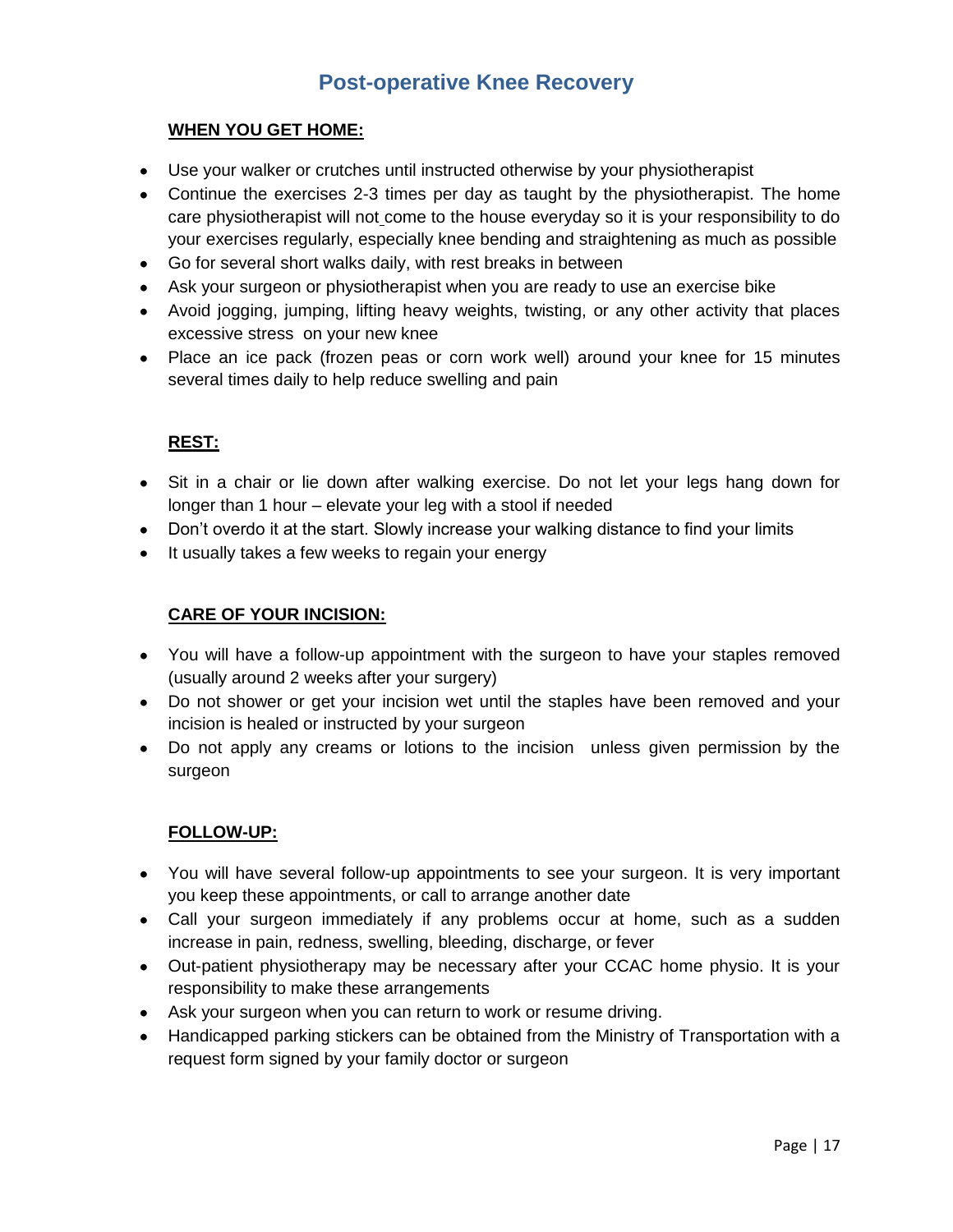<span id="page-18-0"></span>

## **Knee Exercises**

- 1. Lie on your back with operated leg straight.
- 2. Tighten your thigh and buttock muscles, pushing the back of your knee down into the bed.
- 3. Hold 5 seconds, repeat 10 times, 3 times per day

- 1. Lie on your back with legs straight.
- 2. Bend operated leg at hip and knee, sliding your heel toward buttock (you may use your strap to help)
- 3. Hold 5 seconds, repeat 10 times, 3 times per day



- 1. Lie on your back with a can or roll under knee
- 2. Raise your heel off the bed until your leg is straight
- 3. Hold 5 seconds then slowly lower; Repeat 10 times, 3 times per day.



- 1. Lie on your back or in sitting with leg straight out
- 2. Place strap around your toes and pull them up toward your hips until you feel a comfortable stretch in the back of your leg
- 3. Hold for 15-30 seconds, repeat 5 times, 3 times per day

## **Note: Place ice or a cold pack around the operated knee before and/or after your exercises for 10 mins to help reduce swelling & pain**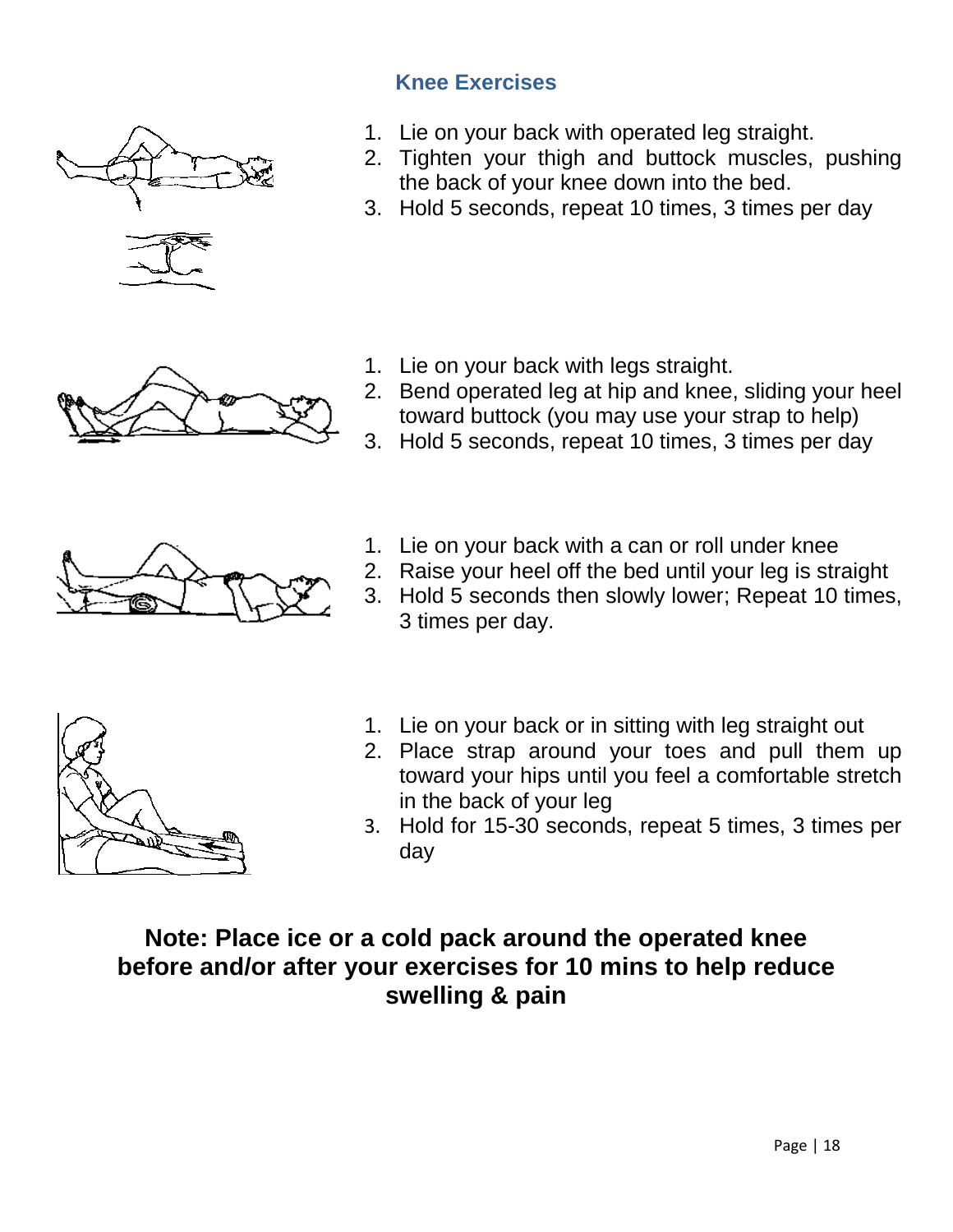### **Stairs**

<span id="page-19-0"></span>\* When you are first home, have someone with you when you do the stairs – that person should be close behind you on the way up and should be one step below you on the way down.

### **Going UP stairs using a handrail – The GOOD leg steps up first**

- 1. Stand close to the step and hold onto the handrail with one hand, the cane in the other hand.
- 2. Put your weight through the handrail and on the cane.
- 3. Step up with the good leg.

\* Shaded leg is the operated leg

4. Straighten the good leg and step up with the operated leg, and then bring up the cane.





 **1. Step up with the good leg. 2. Cane and operated leg step up together.**

### **Going DOWN stairs using a handrail –the OPERATED LEG steps down first**

- 1. Stand close to the edge of the step and hold onto the handrail with one hand, the cane in the other.
- 2. Bring the cane down to the lower step followed by the operated leg.
- 3. Put your weight through the handrail and on the cane.
- 4. Step down with the good leg.
- \* Shaded leg is the operated leg





**1. Cane down first, followed by operated leg. 2. Step down with the good leg.**

Page | 19